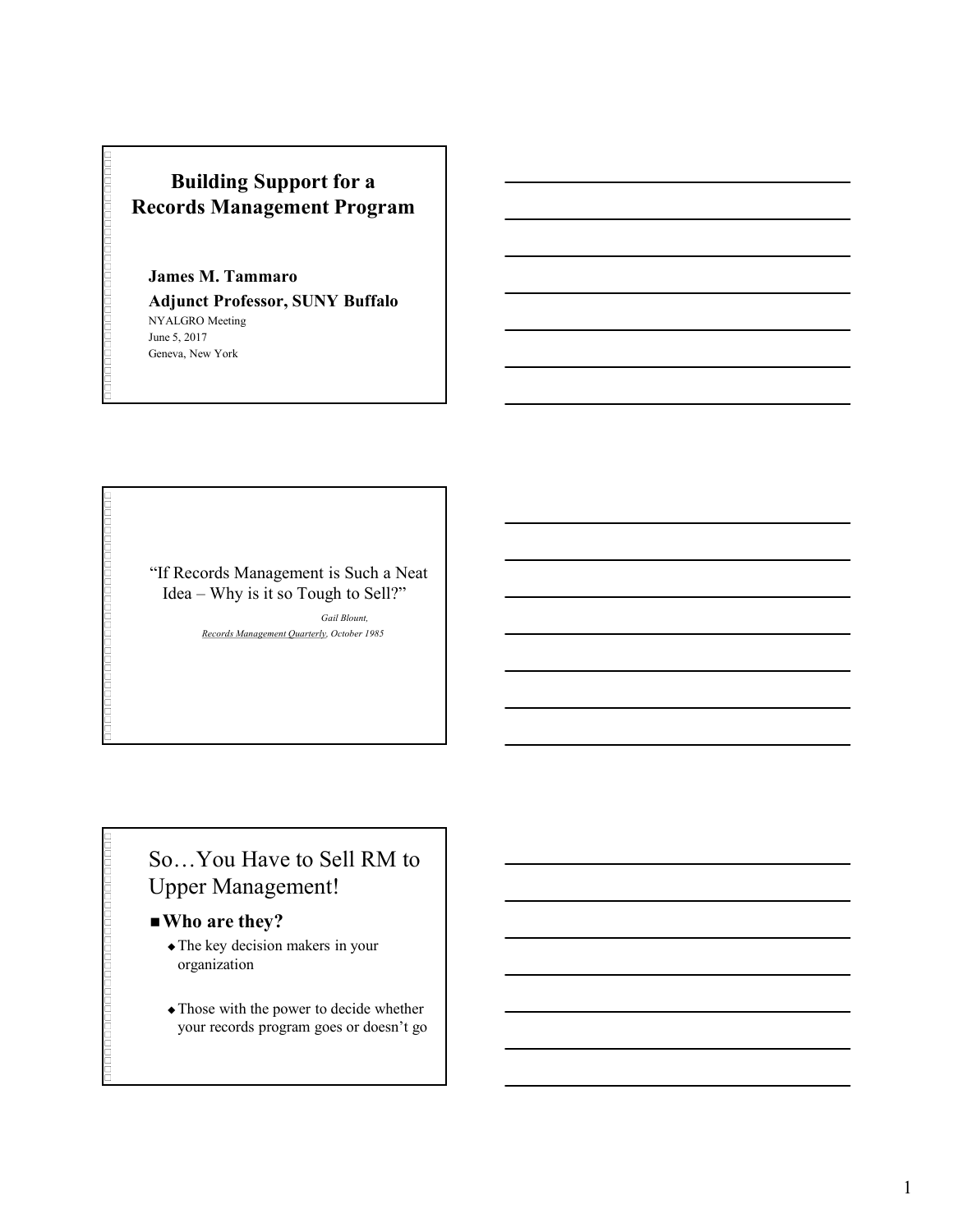# Upper Management – Examples<br>
Local Government Sector<br>
• Elected or appointed boards<br>
• Town board<br>
• City council Local Government Sector

- Elected or appointed boards
- Town board
- City council
- County legislature
- Mayor
- County executive

### Blount's Three Steps to Selling Records Management

- Gathering information
- Developing recommendations
- Identifying program benefits

### "Marketing Your RIM Program"

By Heather Richmond, CRM and Sheila Taylor CRM, The Information Management Journal, September/October 2003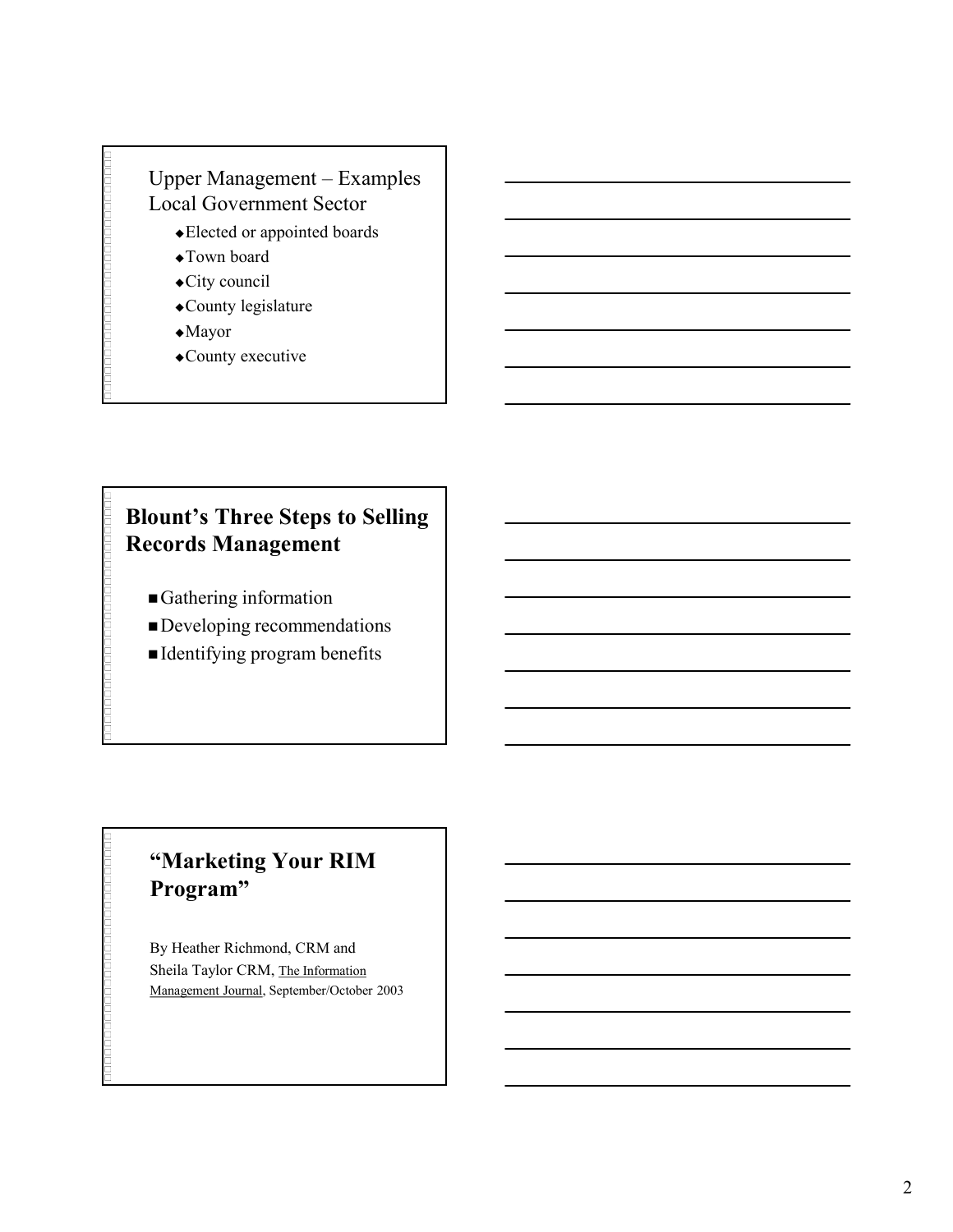

- **Pricing**
- **Place**

"Marketing Your RIM Program" Richmond and Taylor The Four Ps of Marketing

- Product
- **Promotion**
- Pricing
- Place

### "Marketing Your RIM Program" Richmond and Taylor Why Market Your RIM Product?

- To push the WIIFM factor
- $\blacksquare$  To obtain the resources you need
- $\blacksquare$  To survive downsizing
- If the records manager doesn't care who will?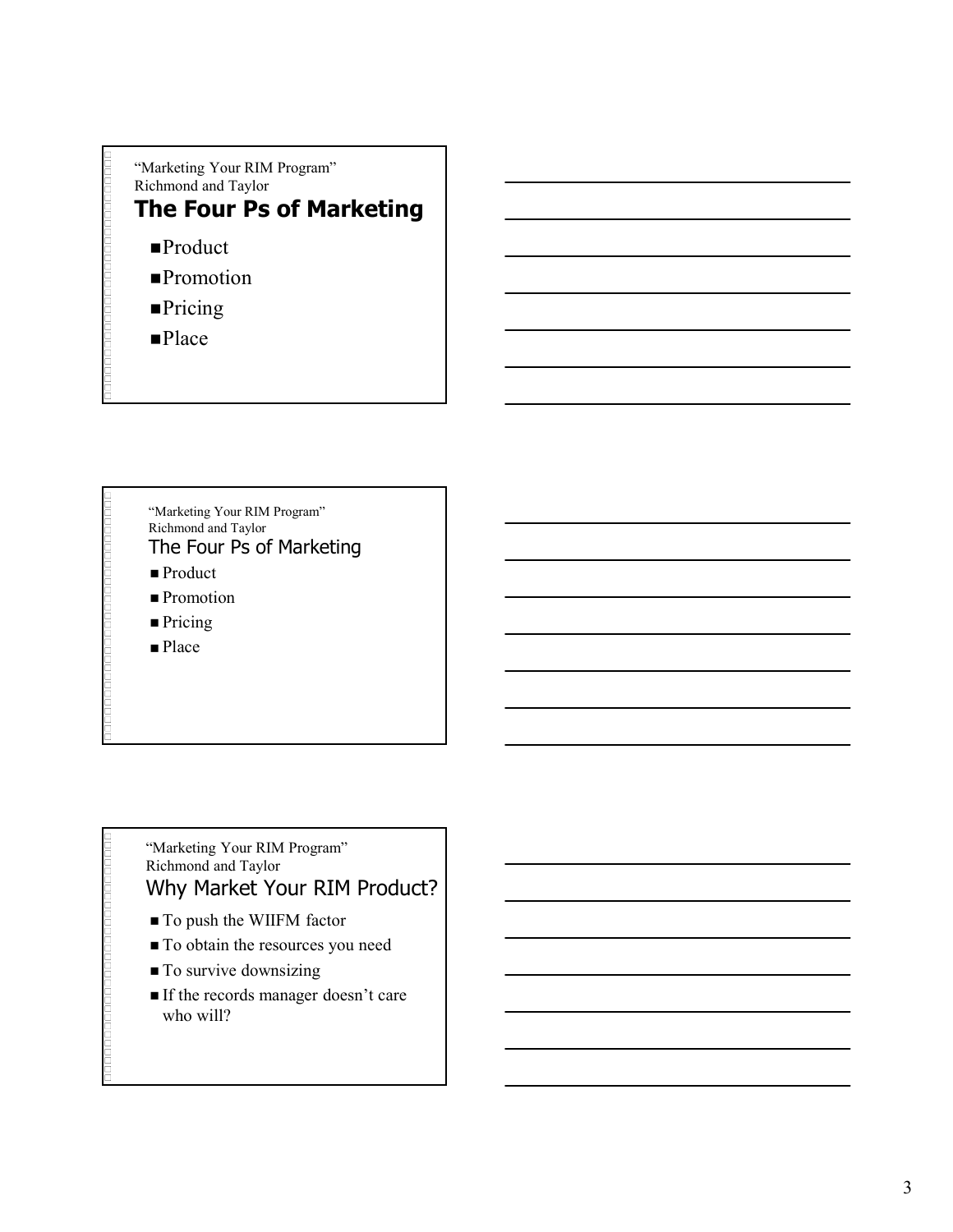### "Marketing Your RIM Program" Richmond and Taylor Why Market Your RIM Product?

- To push the WIIFM factor
- $\blacksquare$  To obtain the resources you need
- $\blacksquare$  To survive downsizing
- If the records manager doesn't care who will?

### Tammaro's Eight Ways to Sell Records Management Tammaro's Eight Ways to<br>
Sell Records Management<br>
Fake photographs<br>
Create a reconst advisory board<br>
Select a "champion" from upper management<br> **Example 1** and y of current costs<br> **Examplement a rapirally program**<br> **Exampl**

- Take photographs
- Create a records advisory board
- Select a "champion" from upper management
- Do a study of current costs
- Implement a partial program
- Document everything
- Thank them forever
- Get involved in professional associations

### Sell Records Management Take Photographs

- Document current conditions
- Use B&W film at the beginning
- Use Color at the end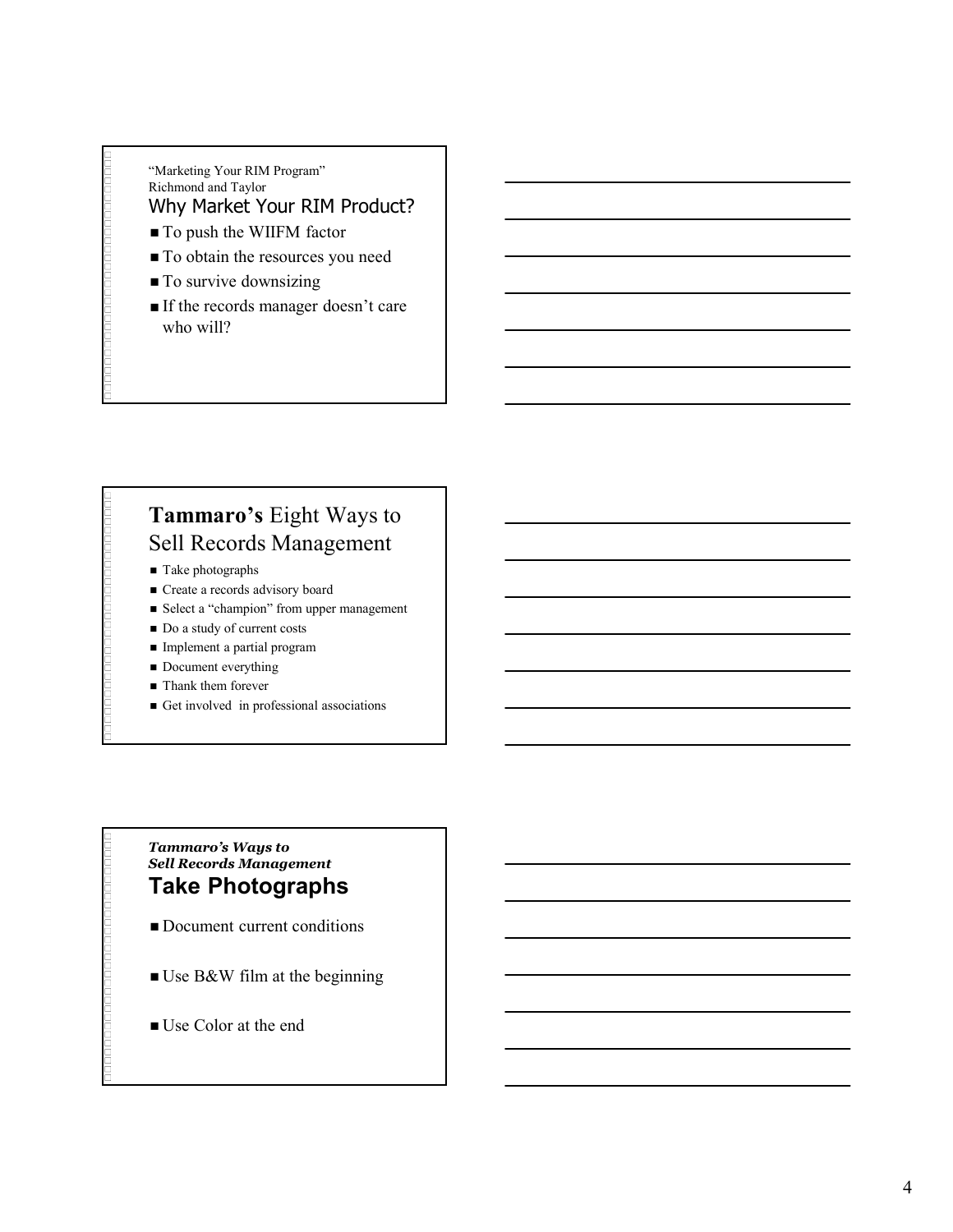### Tammaro's Ways to<br>
Sell Records Management<br>
Create a<br>
Records Advisory Board<br>
■ A focus group to deal with RM problems Sell Records Management Create a Records Advisory Board Tammaro's Ways to<br>
Sell Records Management<br>
Create a<br>
Records Advisory Board<br>
■ A focus group to deal with RM problems<br>
■ Guarantees proper input<br>
■ Establishes a wide base of support for RM<br>
■ Sell the board first on RM<br>

- A focus group to deal with RM problems
- Guarantees proper input
- Establishes a wide base of support for RM
- Sell the board first on RM

### Sell Records Management Create a Records Advisory Board

- A focus group to deal with RM problems
- Guarantees proper input
- Establishes a wide base of support for RM
- Sell the board first on RM

### Tammaro's Ways to<br>
Sell Records Management<br>
Create a<br>
Records Advisory Board<br>
A focus group to deal with RM problems<br>
Cuarantees proper input<br>
Establishes a wide base of support for RM<br>
Sell the board first on RM<br>
Sell Rec Sell Records Management Select a "Champion" from Upper Management

- Evaluate who is influential
- **Find someone who has the interest**
- Nurture that interest
- $\blacksquare$  Make the "champion" your salesperson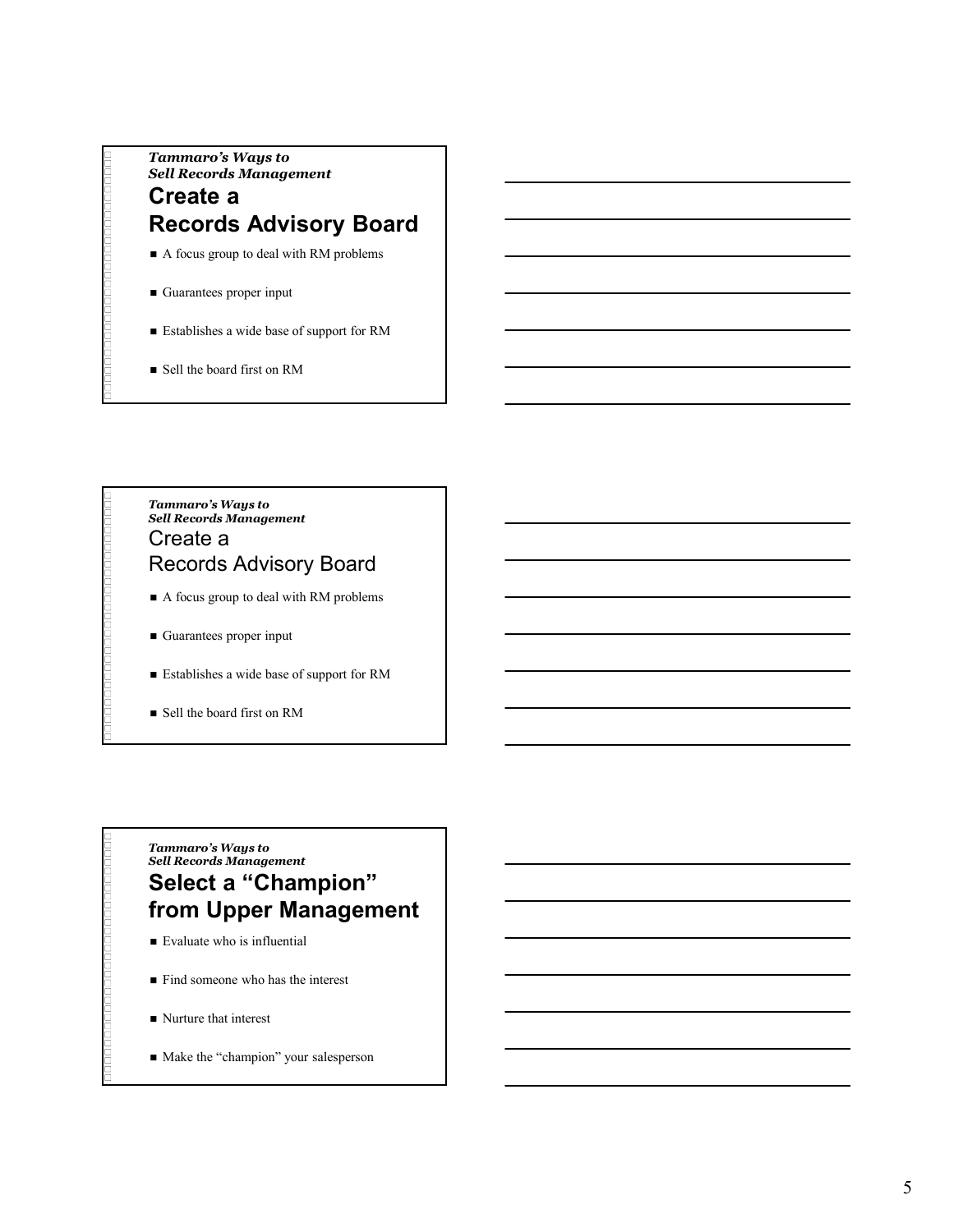## Tammaro's Ways to<br>Sell Records Management<br>Do a Study of Current Costs<br>■ A study is easier to sell Sell Records Management Do a Study of Current Costs Tammaro's Ways to<br>
Sell Records Management<br>
Do a Study of Current Costs<br>
<br>
A study is easier to sell<br>
<br>
Goal: Identify operations which could be<br>
improved with a records management<br>
program<br>
Final report should be the end

- A study is easier to sell
- Goal: Identify operations which could be improved with a records management program
- Final report should be the end product

### Sell Records Management Implement a

### Partial Program

- It's not a total commitment
- It's a limited program
- Get your foot in the door
- Target a cooperative department

### Tammaro's Ways to<br>
Sell Records Management<br>
Implement a<br> **Partial Program**<br> **Examplement a**<br> **Examplement**<br> **Examplement**<br> **Examplement**<br> **Examplement**<br> **Examplement**<br> **Examplement**<br> **Examplement Everything!**<br>
<br> **Document** Sell Records Management Document Everything! ■ It's not a total commitment<br>
■ It's a limited program<br>
■ Get your foot in the door<br>
■ Target a cooperative department<br>
Trammarro's Ways to<br>
Sell Records Management<br>
DOCUMENT EVETYthing!<br>
■ Disposal of records<br>
■ Handlin

- Disposal of records
- Transfer of records
- Handling requests for records
- 
- 
- HAVE A YEAR-END REPORT!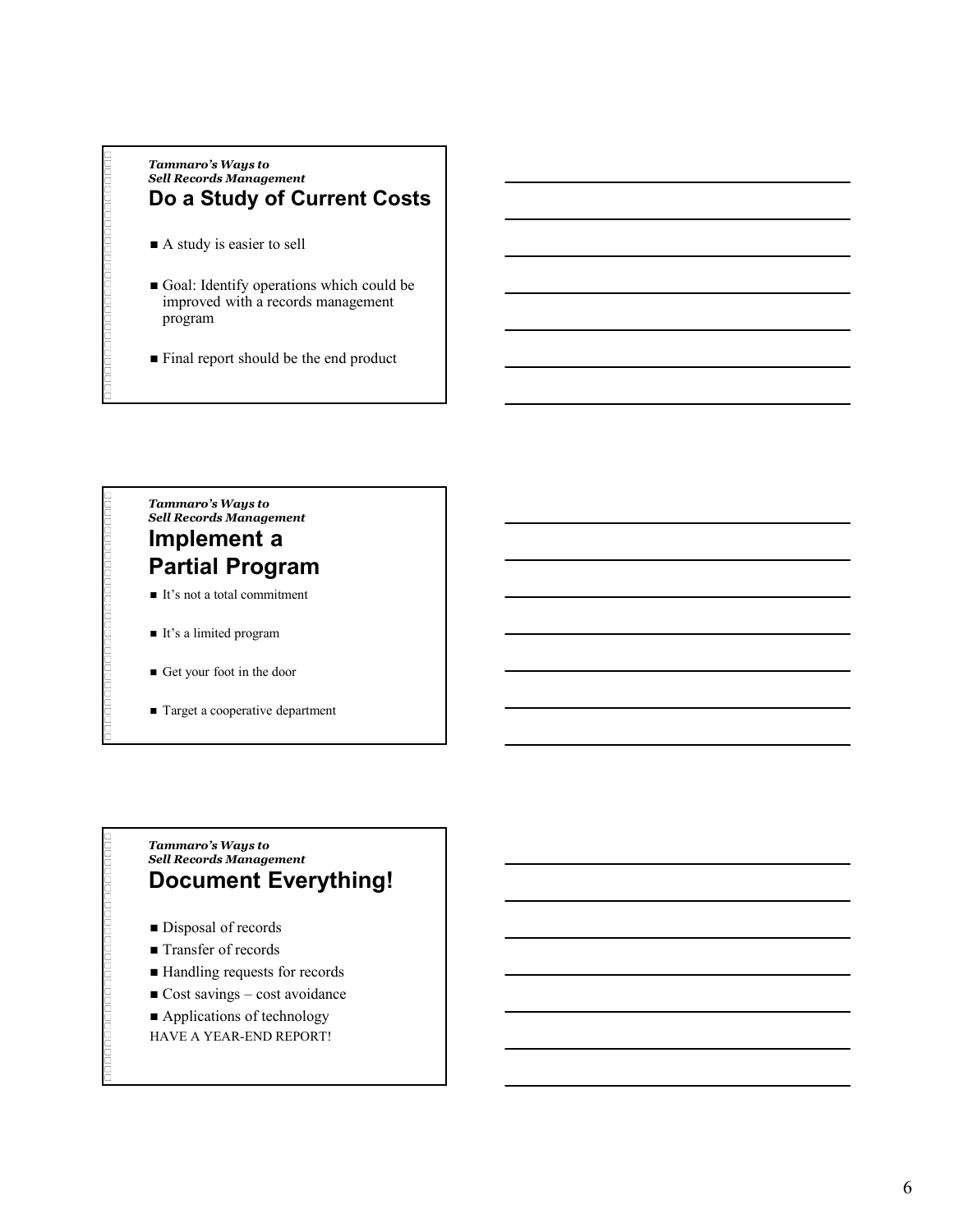Tammaro's Ways to<br>Sell Records Management<br>Thank Them Forever Sell Records Management Thank Them Forever

Give THEM the credit

### Tammaro's Ways to<br>
Sell Records Management<br>
Thank Them Forever<br>
Give THEM the credit<br>
<br>
Tammaro's Ways to<br>
Sell Records Management<br>
Get involved a<br>
Professional Association Tammaro's Ways to<br>Sell Records Management Get involved a Professional Association

- **Joint the association**
- Speak at an association meeting
- Serve on the board or a committee

Another Way to Develop Support for a RM Program –

### The RM Procedure Manual

- Use it to obtain official support for the RM program
- Develop a draft
- Create a final draft
- Get if officially adopted
- **Distribute it**
- Stick to it
- Review it periodically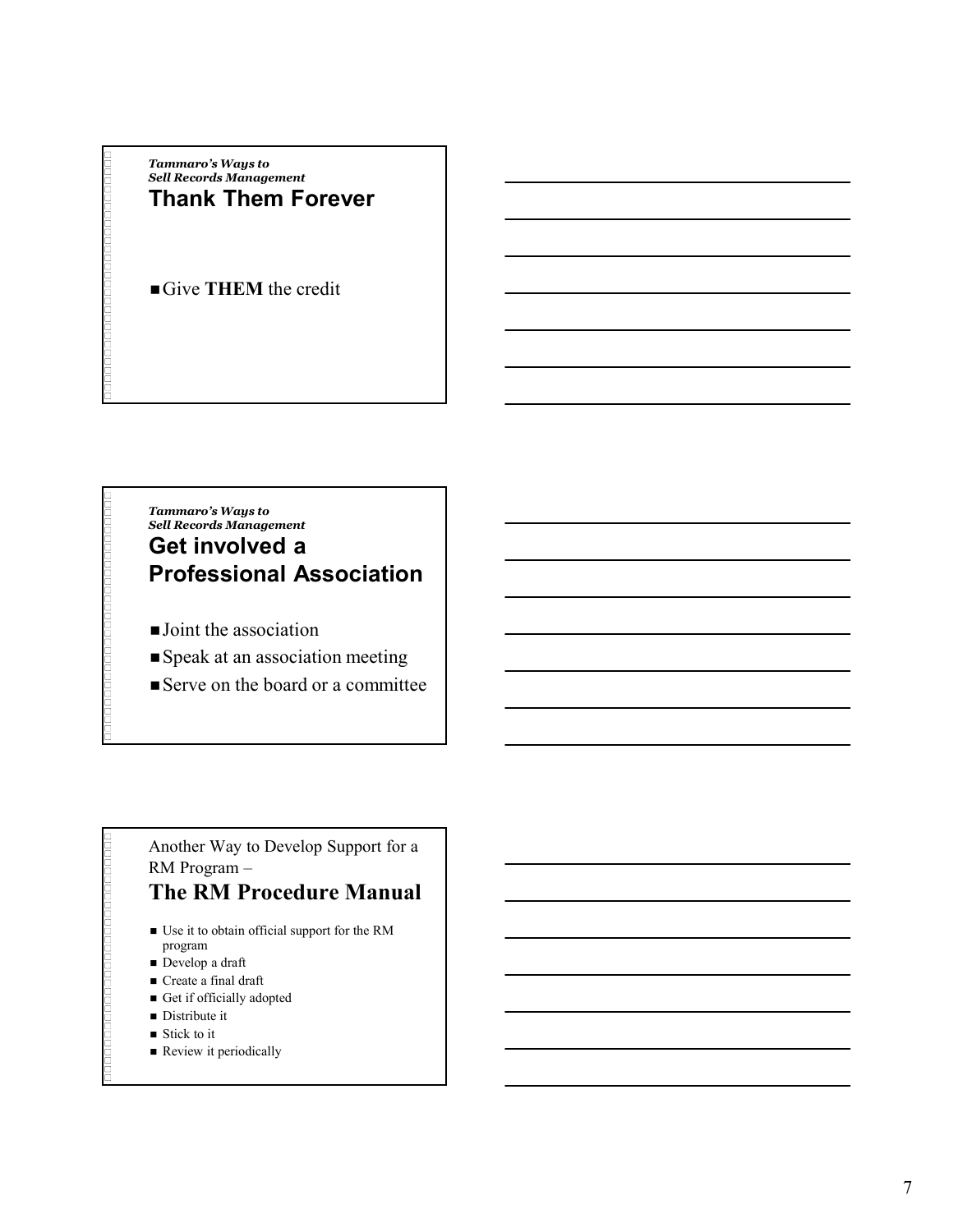A Final Way to Develop Support for a RM Program – Using Reporting and Measurement Techniques for a RM Program

### Developing a Report on the Records Management Program

- Use a word-processing program
- **Use graphics**
- Use spreadsheets
- Illustrate trends over time
	- Demonstrate good communication skills
		- Double spaced
		- $\bullet\,$  No run-on sentences
		- No long paragraphs Paginated

### The Four Basic Parameters to Track for the Report

- Transfer of records
- Disposal of records
- Requests for records
- Cost savings / Cost avoidance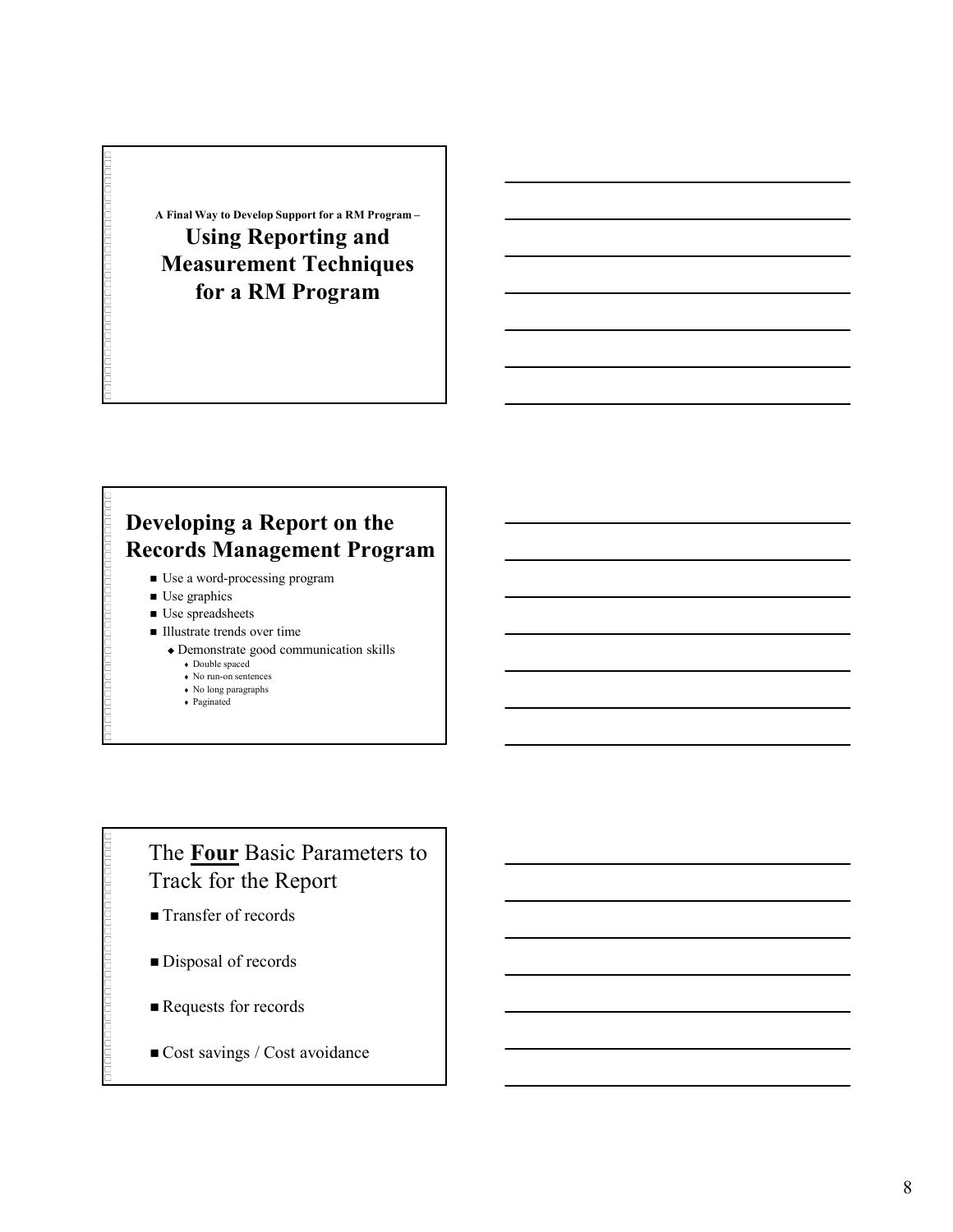### The **Four** Basic Parameters to Measure for the Report

- Transfer of records
- Disposal of records
- Requests for records
- Cost savings / Cost avoidance

Promoting and Marketing an Archival Program – Records Management Program Support Implications

### Typical Promotion Activities

- **Exhibits**
- Public performances
- $\blacksquare$  Newsletters
- **Presentations at meetings and conferences**
- **Tours**
- Newspaper articles
- Appearances on radio and television
- in-house receptions
- electronic publication on the Internet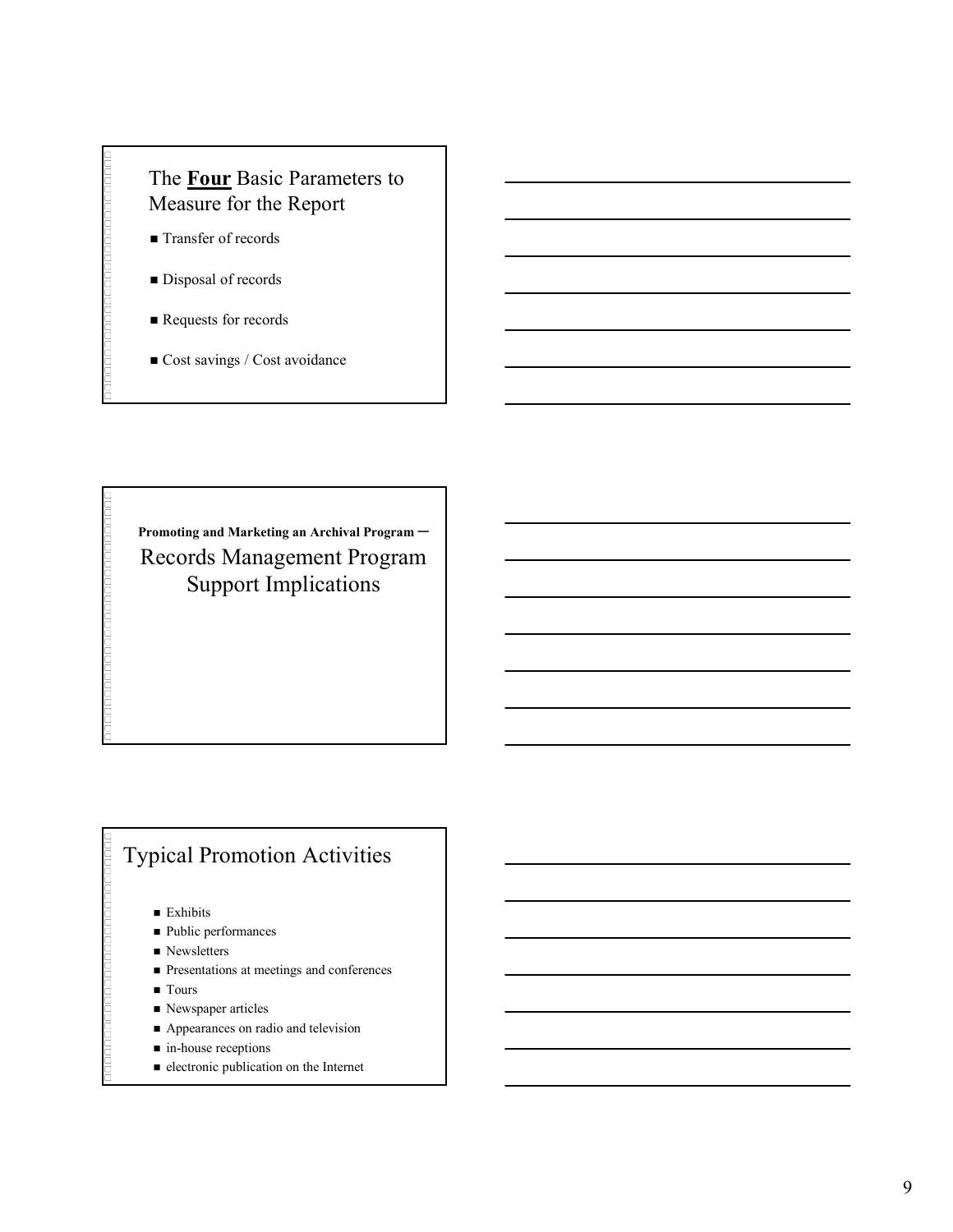### Typical Promotion Activities

**Exhibits** 

- Public performances
- Newsletters
- **Presentations at meetings and conferences**
- Tours
- Newspaper articles
- Appearances on radio and television
- in-house receptions
- $\blacksquare$  electronic publication on the Internet

### Typical Promotion Activities

- **Exhibits**
- Public performances
- Newsletters
- **Presentations at meetings and conferences**
- **Tours**
- Newspaper articles
- Appearances on radio and television
- in-house receptions
- $\blacksquare$ electronic publication on the Internet

### Outreach Activities

- Activities that result in direct interaction with the public
	- Allows archives to encourage participation in institutional activities and to garner support for the institution so it may achieve its mission.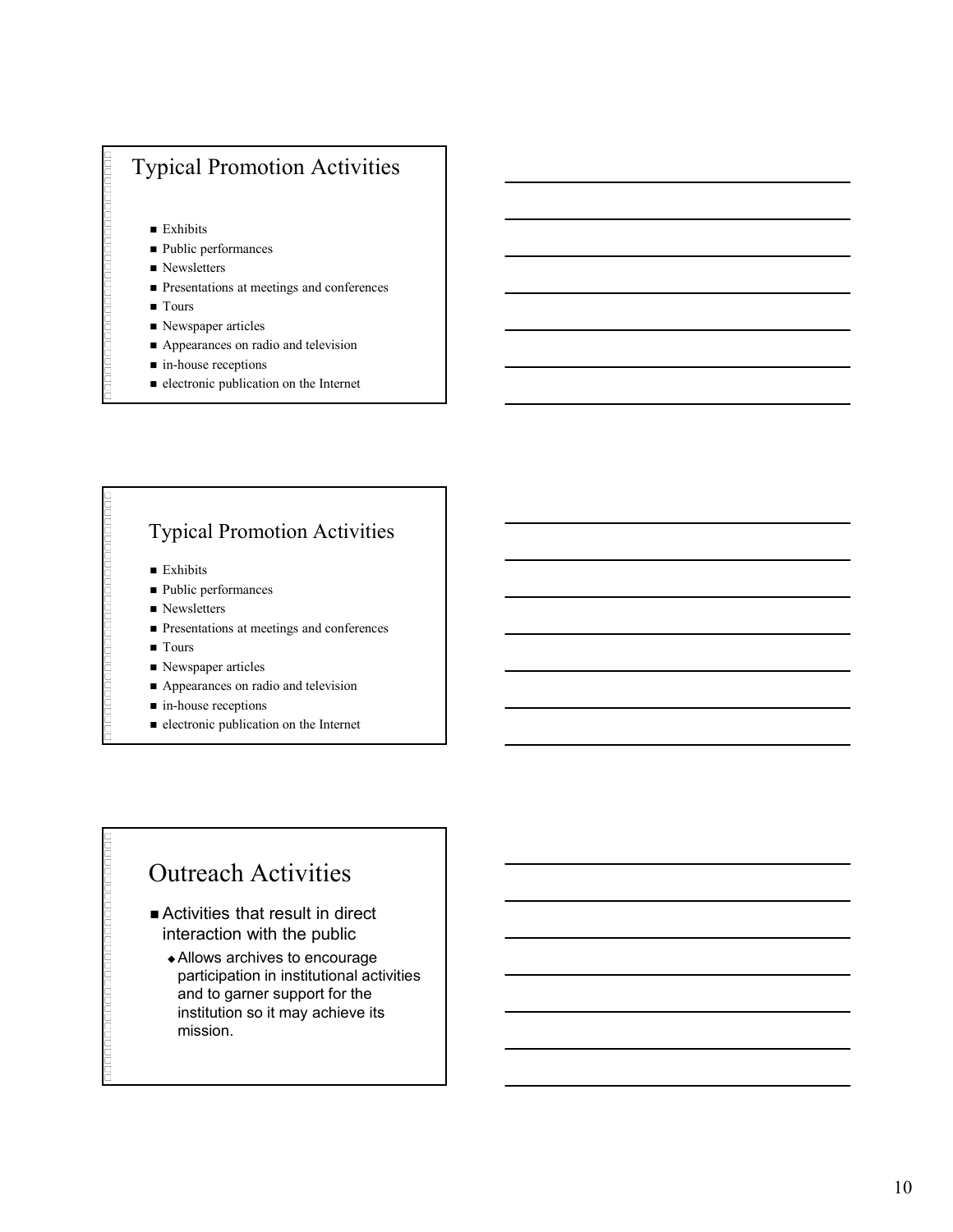### Results of Outreach Activities

- **Enhancing the local government's image**
- $\blacksquare$  Increasing awareness about the local government, its records and RM services
- Educating the board and citizens about:
	- Local government responsibilities
	- Role of the RM Program
	- History of the government
- **Increasing use of the government's records and** information

### Establish a Good PR Program

- Will develop a strong support group
	- Can contribute to the financial health of the organization
	- Make your budgetary needs known so that supporters may assist.

### Case Study #1

The Archives Partnership Trust (APT)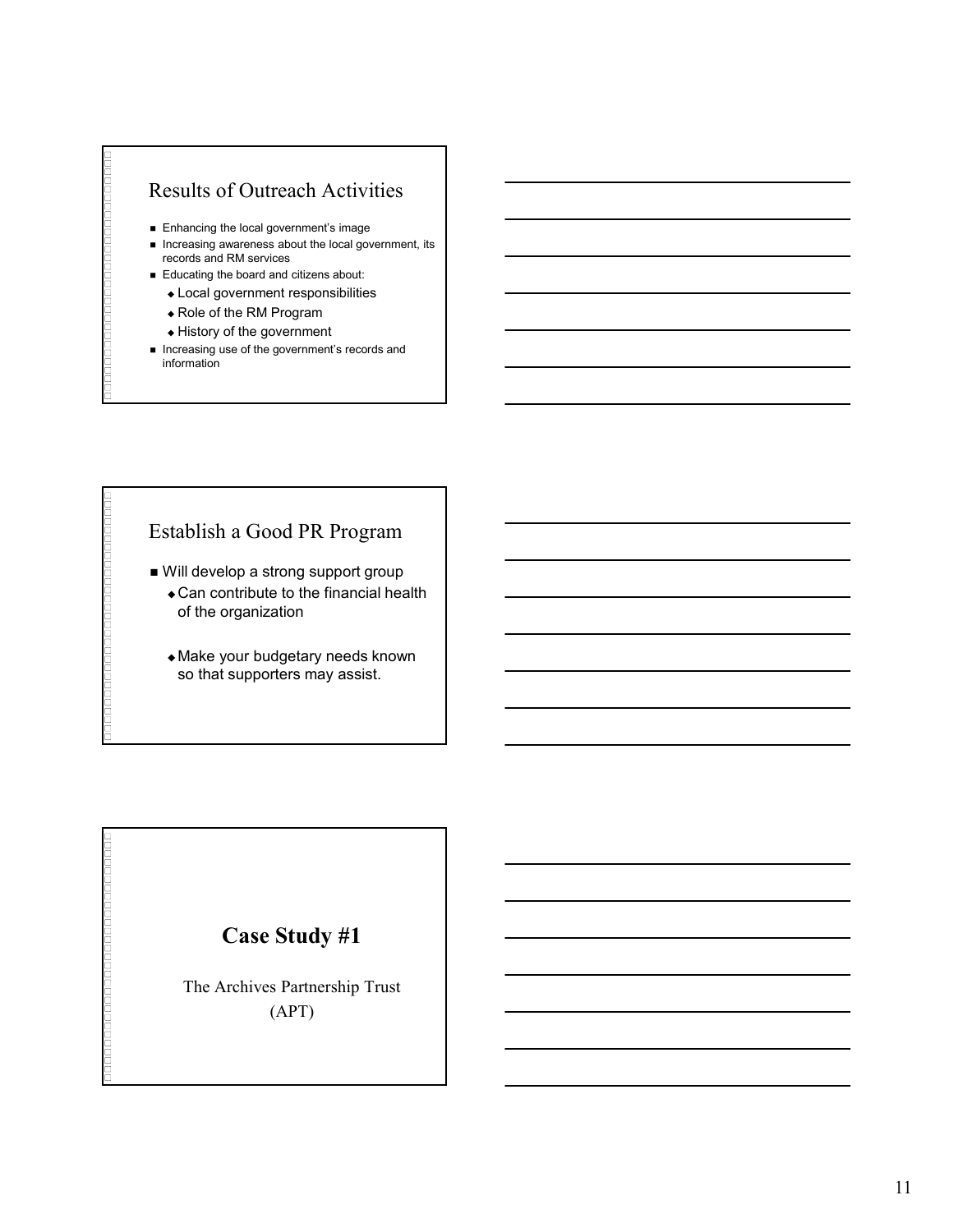



### APT How it Functions

- Board of Citizens
- Go-sponsors events with other organizations
- Recruiting members of the APT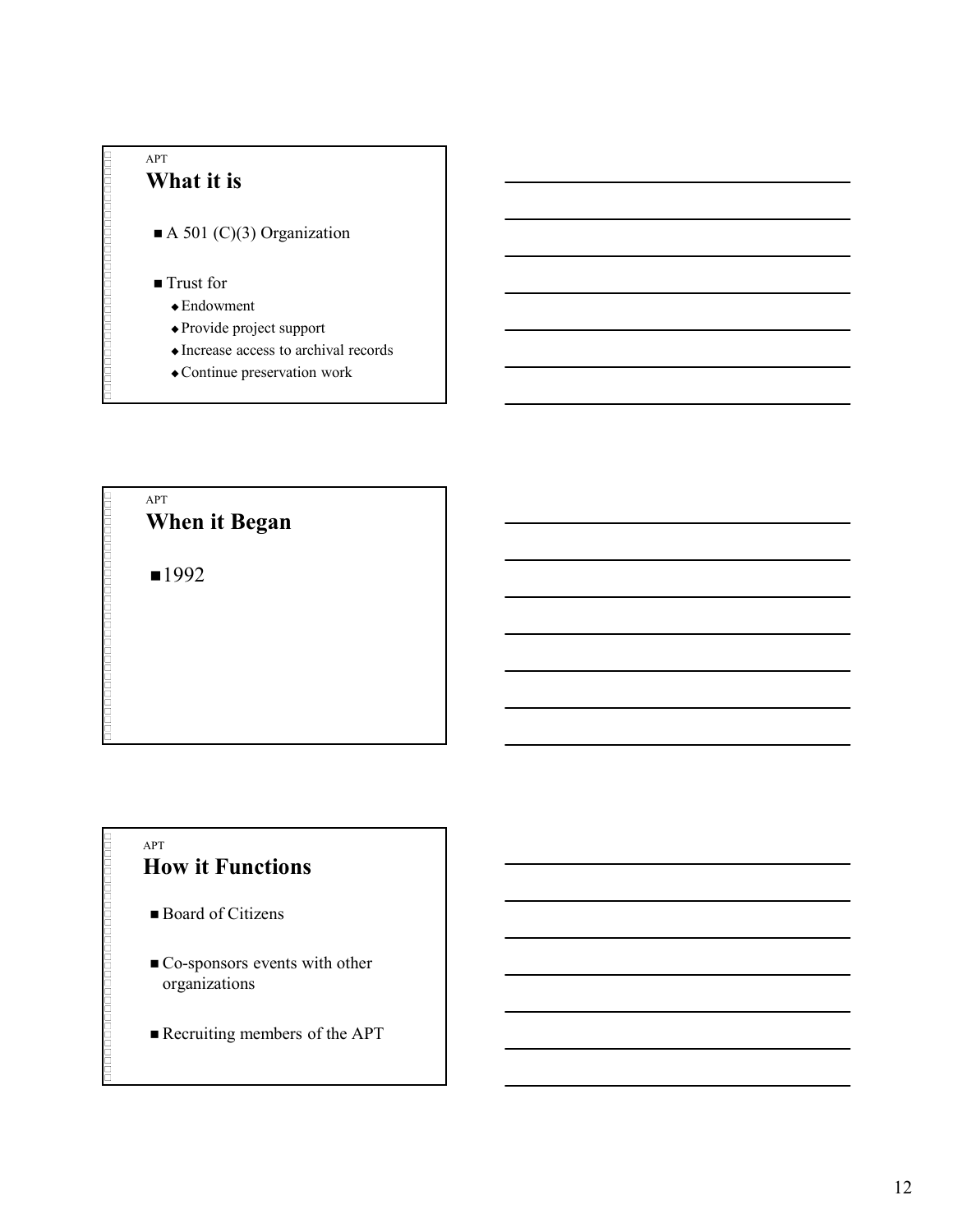### APT Accomplishments

- Research Residency Program
- Student Research Awards Program
- History conferences
- **Special Exhibitions**
- Public Education Programs
- Book Signings
- Lectures
- **Publications**

Case Study #1 The Archives Partnership Trust (APT)

Records Management Program Support Implications

### Case Study #2

New York State Archives Month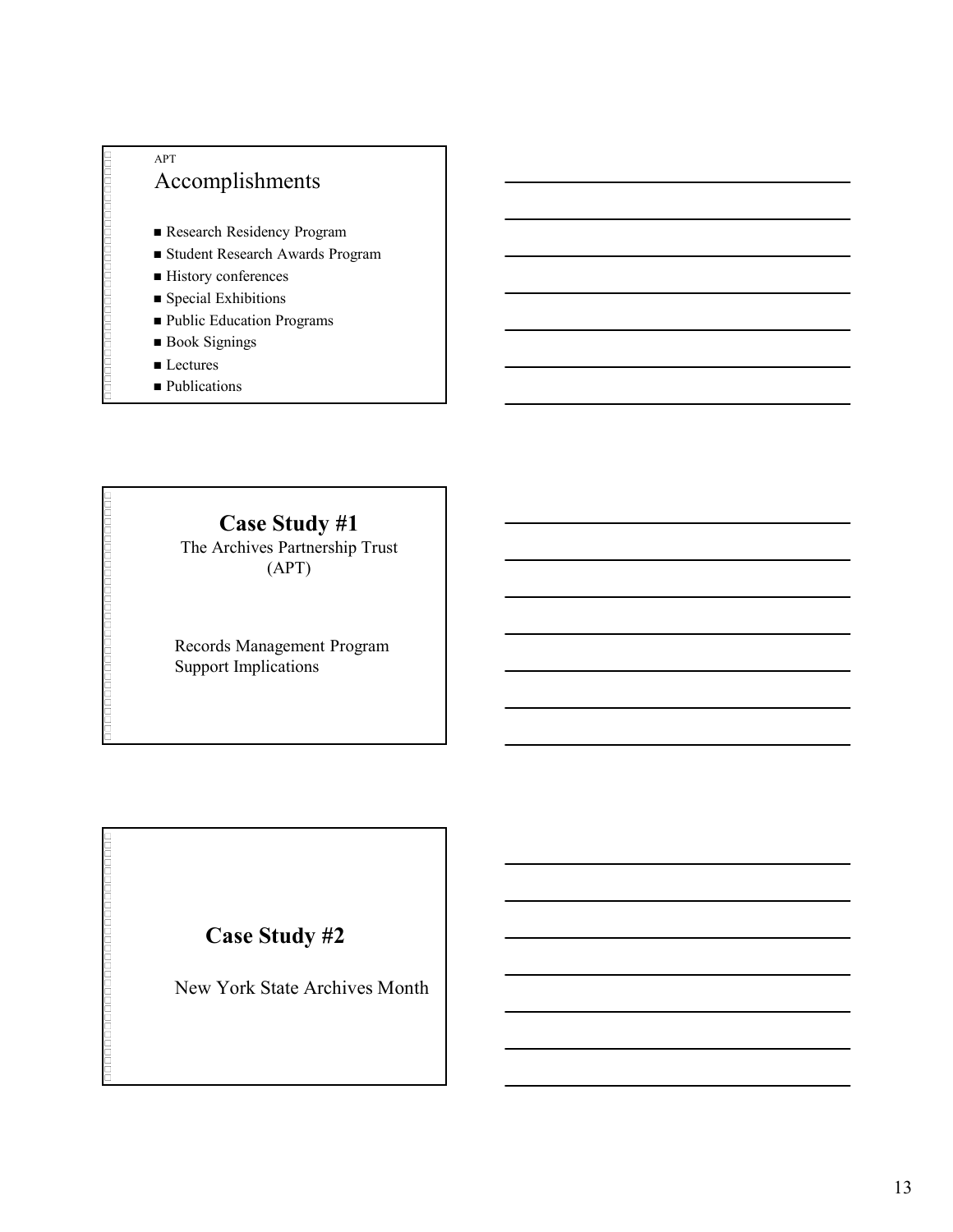### NYS Archives Month What it is

- Month dedicated to:
	- Raising the level of awareness of the importance of archival records
	- Promoting the use of archival records
- Official declaration comes from the NYS Governor
- The Month is October

### NYS Archives Month When it Began

- Began back around 1989
- Started by NYC ART
- Originally, events only in NYC

### NYS Archives Month How it Functions

- Governor makes declarations
- NYS Archives conducts events
- NYS Archives encourages local governments and historical agencies to conduct events
- State Archives promotes events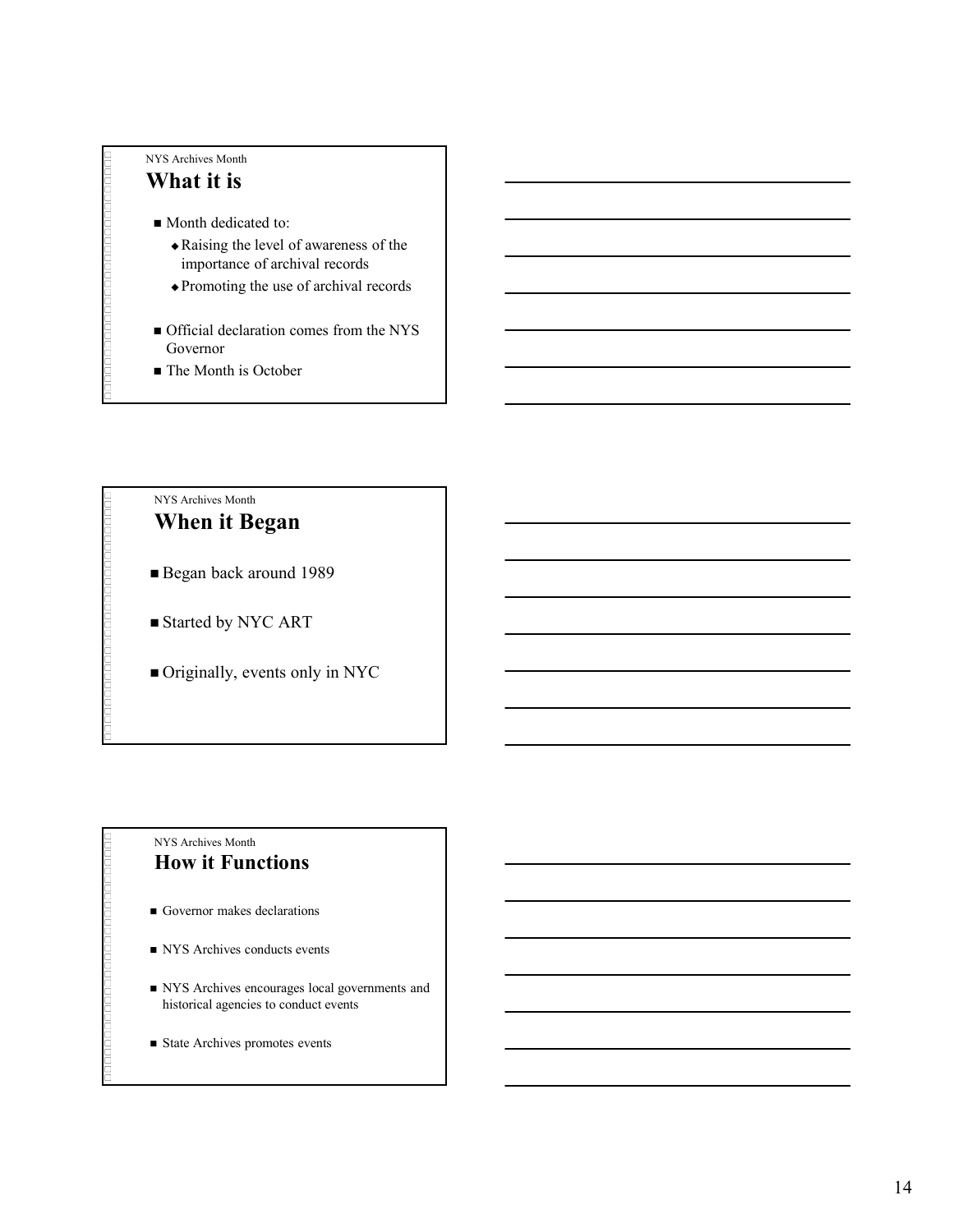### NYS Archives Month Accomplishments

### NYS Archives

- State Archives awards
- Board of Regents luncheon
- Distribution of calendar of events
- Attend regional events

### NYS Archives Month Accomplishments

- NYS Archives
	- State Archives awards
	- Board of Regents luncheon
	- Distribution of calendar of events
	- Attend regional events

### NYS Archives Month Accomplishments

- **Local Governments** 
	- ◆ Banquets
	- Tours and open houses of archives
	- Displays and exhibits
	- Misc. events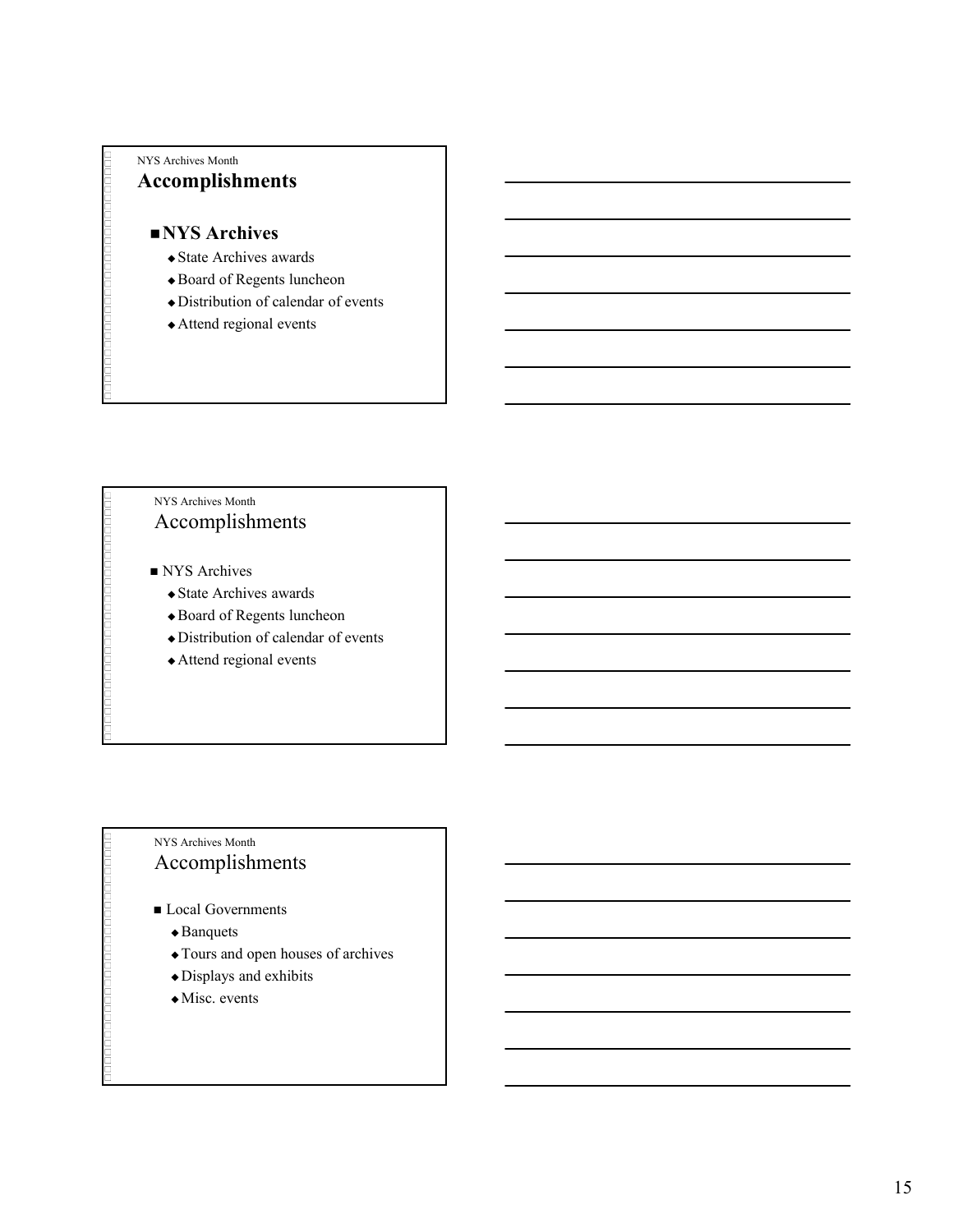### NYS Archives Month Accomplishments

### ■ Historical Agencies

- Displays
- $\triangle$ Seminars
- Appraisals

### Case Study #2

New York State Archives Month

Records Management Program Support Implications

### Case Study #3

The Town of Amherst Photographic Collection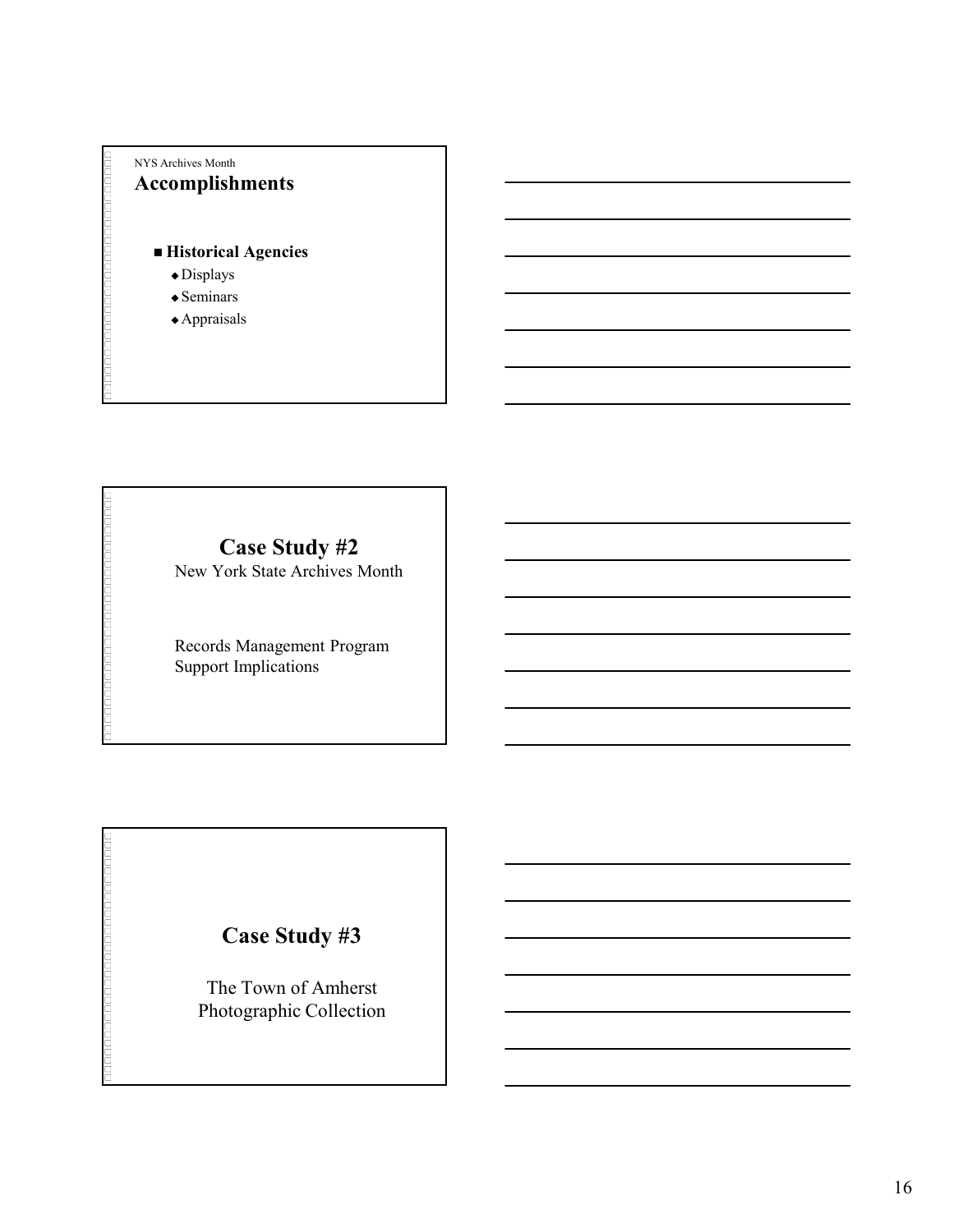Town of Amherst Photographic Collection

### What it is

- A collection of approximately 5,000 items
- Dating from early 1950s
- Taken in connection with re-evaluation of commercial and residential properties

Town of Amherst Photographic Collection What it is

- A collection of approximately 5,000 items
- Dating from early 1950s
- Taken in connection with re-evaluation of commercial and residential properties

### Town of Amherst Photo Collection When it Began

- Discovered in 1985
- Arranged, described and made accessible in 1987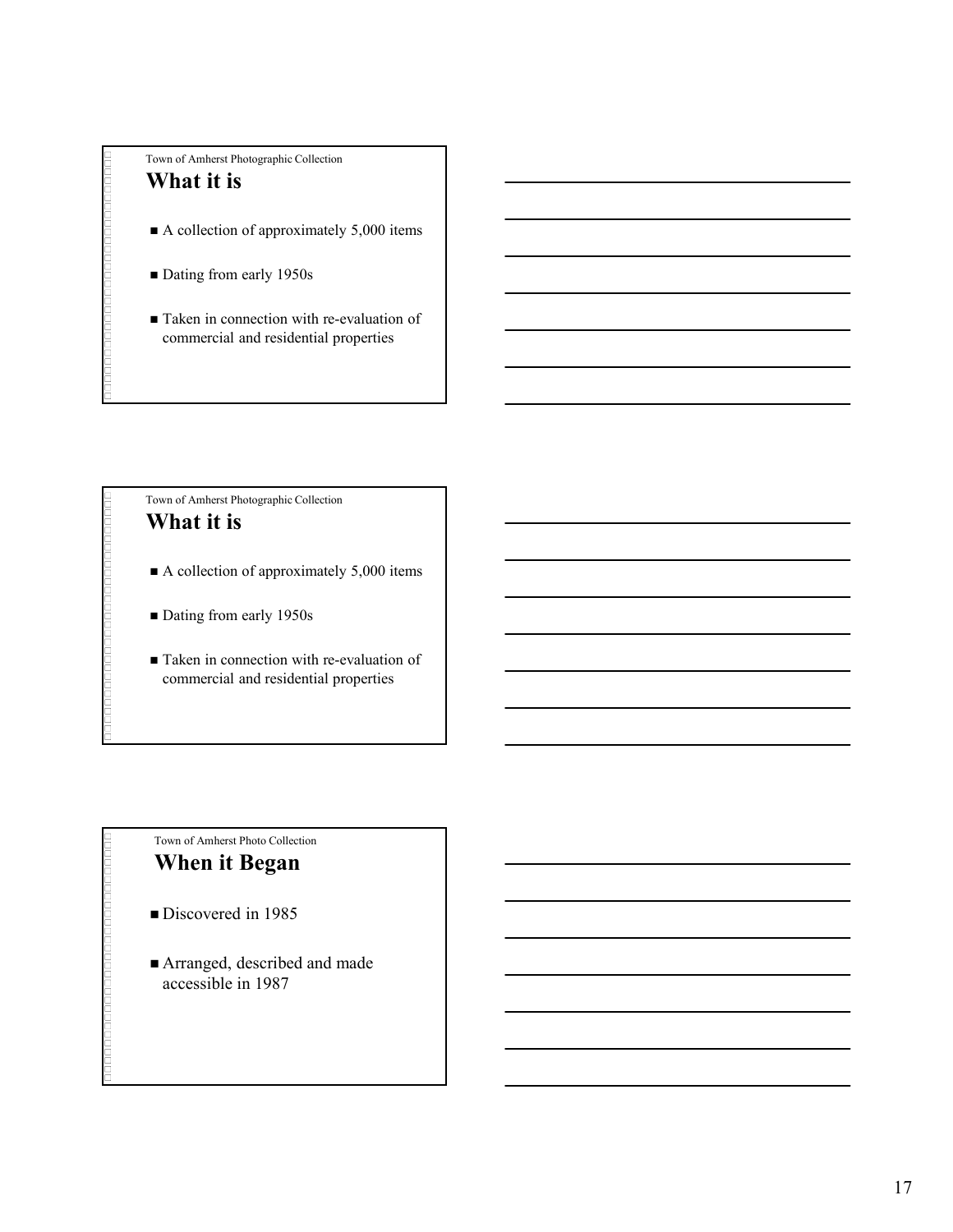### Town of Amherst Photo Collection How it Functions

- Housed in individual polypropylene sleeves
- Stored in loose leaf binders in alkaline boxes
- **Described in a finding aid**
- Finding aid distributed in a number of locations
- $\blacksquare$  Individual prints available for duplication

### Town of Amherst Photo Collection Accomplishments

- Went from no access to:
	- Physical access
	- $\triangle$  Intellectual access
- Increased publicity for the Town of Amherst Archives Program
	- Many copies of prints ordered
	- Copies of prints in published in materials:
		- "Courtesy of the Town of Amherst Archives"
	- $\bullet$  Increased support for the program

### Case Study #3

The Town of Amherst Photographic Collection

Records Management Program Support Implications